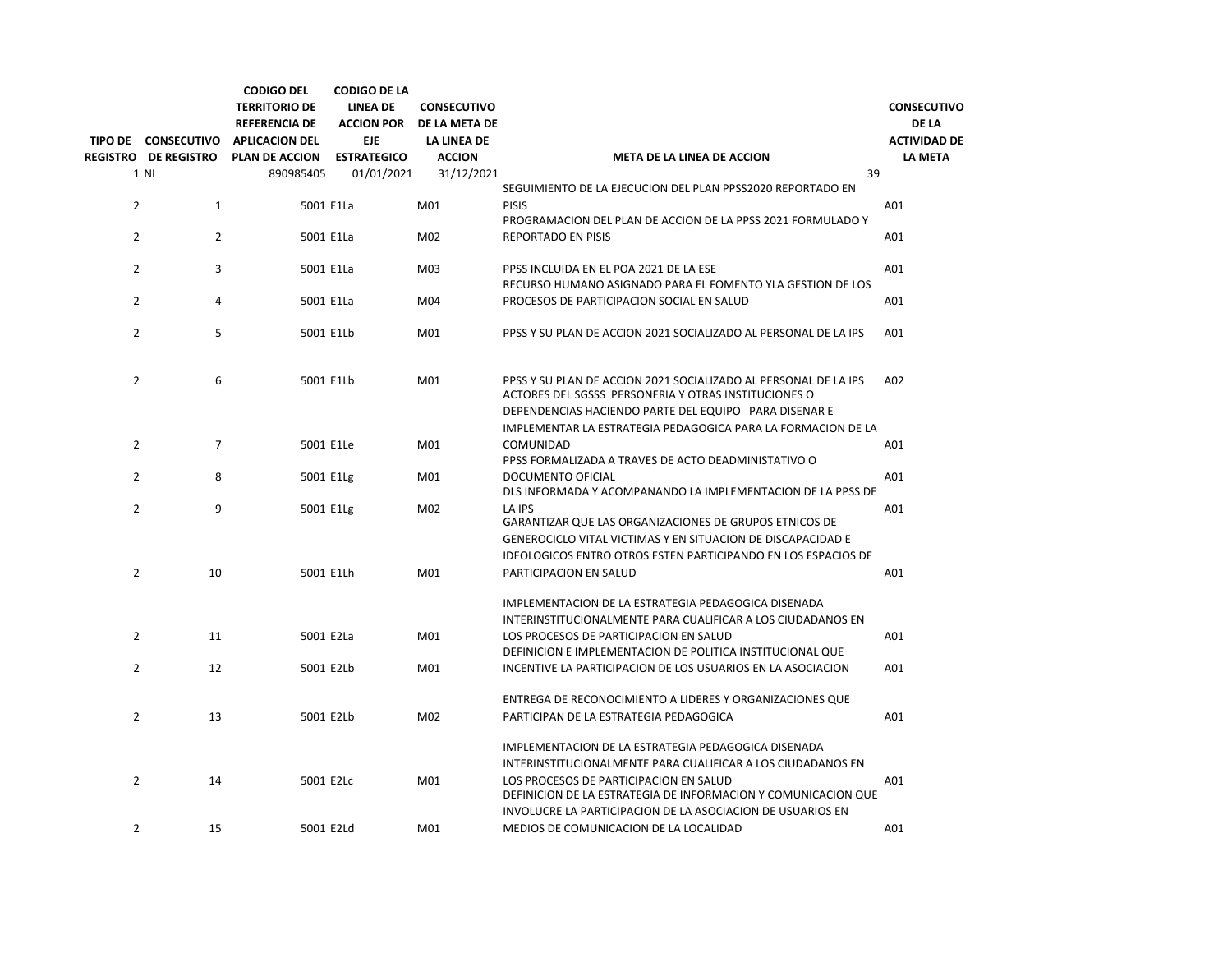| $\overline{2}$ | 16 | 5001 E2Le | M <sub>01</sub> | ESPACIOS DE PARTICIPACION EN SALUD CREADOS EN CON BASE EN LA<br>NORMATIVIDAD VIGENTE                                                           | A01 |
|----------------|----|-----------|-----------------|------------------------------------------------------------------------------------------------------------------------------------------------|-----|
| $\overline{2}$ | 17 | 5001 E2Le | M02             | ASOCIACION DE USUARIOS CONSTITUIDA Y FUNCIONANDO                                                                                               | A01 |
| $\overline{2}$ | 18 | 5001 E2Le | M02             | ASOCIACION DE USURIOS CONSTITUIDA Y FUNCIONANDO                                                                                                | A02 |
| 2              | 19 | 5001 E2Le | M02             | ASOCIACION DE USUARIOS CONSTITUIDA Y FUNCIONANDO                                                                                               | A03 |
| $\overline{2}$ | 20 | 5001 E2Le | M02             | ASOCIACION DE USUARIOS CONSTITUIDA Y FUNCIONANDO                                                                                               | A04 |
| $\overline{2}$ | 21 | 5001 E2Le | M02             | ASOCIACION DE USUARIOS CONSTITUIDA Y FUNCIONANDO                                                                                               | A05 |
| $\overline{2}$ | 22 | 5001 E2Le | M03             | COMITE DE ETICA DE LA IPS CONSTITUIDO Y FUNCIONANDO CON LAS<br>REPRESENTACIONES DEFINIDAS EN LA NORMATIVIDAD VIGENTE                           | A01 |
| $\overline{2}$ | 23 | 5001 E2Le | M03             | COMITE DE ETICA DE LA IPS CONSTITUIDO Y FUNCIONANDO CON LAS<br>REPRESENTACIONES DEFINIDAS EN LA NORMATIVIDAD VIGENTE                           | A02 |
| $\overline{2}$ | 24 | 5001 E3La | M01             | GERENTE DE LA ESE HOSPITAL PARTICIPANDO ACTIVAMENTE EN EL<br><b>COPACO MUNICIPAL</b><br>ESTRATEGIA DE INFORMACION Y COMUNICACION DEFINIDA PARA | A01 |
| $\overline{2}$ | 25 | 5001 E3Lb | M01             | PROMOVER LA CULTURA DE BIENESTAR Y SALUD EN LA COMUNIDAD EN<br><b>TIEMPOS DE PANDEMIA</b>                                                      | A01 |
| $\overline{2}$ | 26 | 5001 E3Lc | M01             | IMPLEMENTACION DE LA ESTRATEGIA PEDAGOGICA PARA CUALIFICAR A<br>LOS CIUDADANOS EN LOS PROCESOS DE PARTICIPACION EN SALUD                       | A01 |
| $\overline{2}$ | 27 | 5001 E4La | M01             | IMPLEMENTACION DE LA ESTRATEGIA PEDAGOGICA PARA CUALIFICAR A<br>LOS CIUDADANOS EN LOS PROCESOS DE PARTICIPACION EN SALUD                       | A01 |
|                |    |           |                 | CIUDADANOS INFORMADOS SOBRE LOS PROCESOS Y PROGRAMAS                                                                                           |     |
| 2              | 28 | 5001 E4Lb | M01             | DESARROLLADOS POR LA ESE HOSPITAL                                                                                                              | A01 |
| $\overline{2}$ | 29 | 5001 E4Lb | M02             | PROCEDIMIENTO DE PQRS IMPLEMENTADO                                                                                                             | A01 |
| $\overline{2}$ | 30 | 5001 E4Lb | M03             | PROCEDIMIENTO DE SATISFACCION DE USUARIOS IMPLEMENTADO<br>IMPLEMENTACION DE LA ESTRATEGIA PEDAGOGICA DISENADA                                  | A01 |
| $\overline{2}$ | 31 | 5001 E4Ld | M01             | INTERINSTITUCIONALMENTE PARA CUALIFICAR A LOS CIUDADANOS EN<br>LOS PROCESOS DE PARTICIPACION EN SALUD                                          | A01 |
|                |    |           |                 |                                                                                                                                                |     |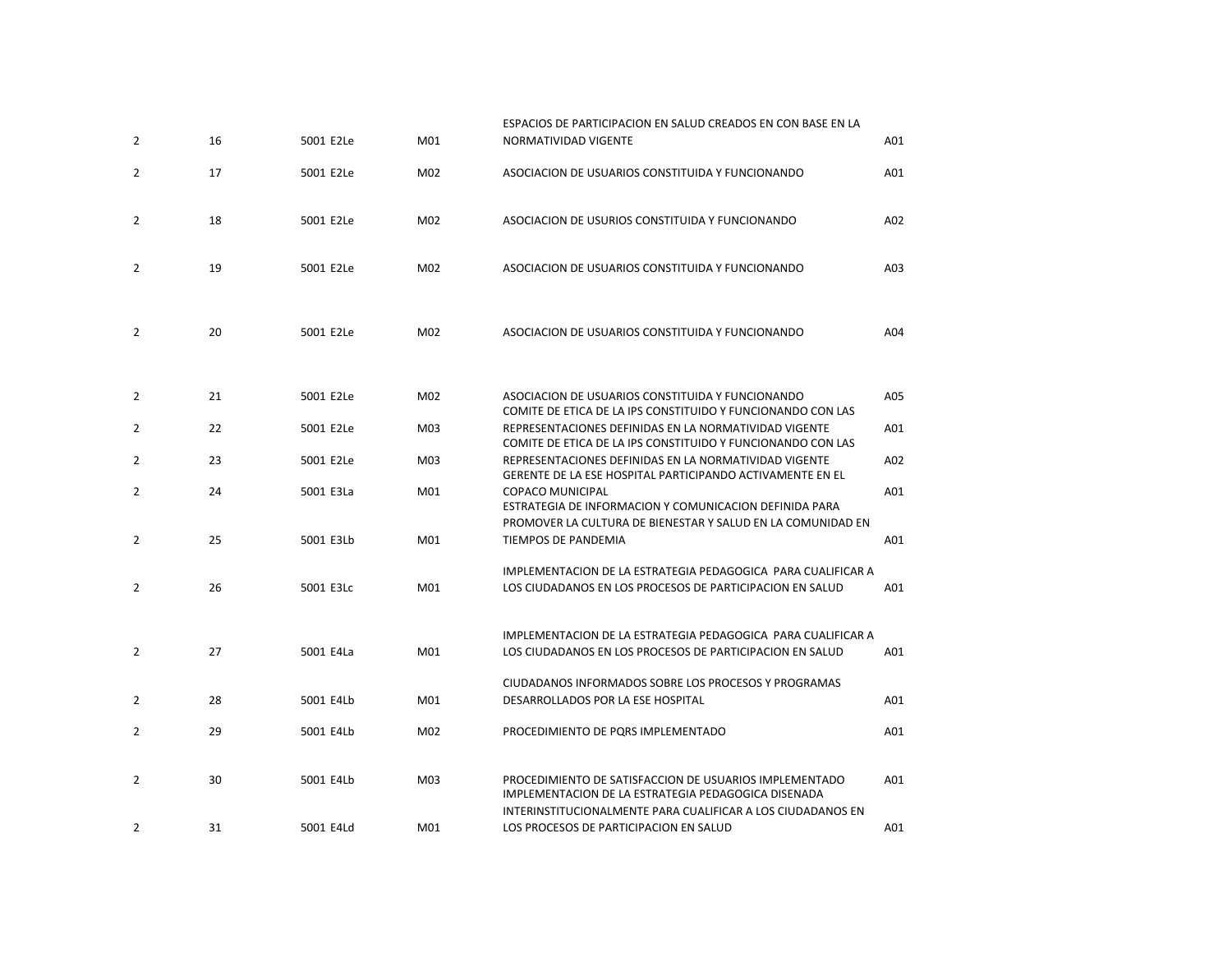|               |    |           |                 | PLAN OPERATIVO ANUAL DE LA ESE 2021 Y PLAN DE ACCCION DE LA PPSS                                                                                |     |
|---------------|----|-----------|-----------------|-------------------------------------------------------------------------------------------------------------------------------------------------|-----|
| 2             | 32 | 5001 E5La | M01             | 2021 SOCIALIZADOS CON LA CIUDADANIA<br>ACTORES DEL SGSSS REALIZANDO RENDICION DE CUENTAS COMO                                                   | A01 |
|               |    |           |                 | DISPOSITIVO QUE PERMITE A LA CIUDADANIA PARTICIPAR EN LA GESTION                                                                                |     |
| 2             | 33 | 5001 E5Lb | M01             | <b>DEL SECTOR</b><br>ACTORES DEL SGSSS REALIZANDO RENDICION DE CUENTAS COMO                                                                     | A01 |
|               |    |           |                 | DISPOSITIVO QUE PERMITE A LA CIUDADANIA PARTICIPAR EN LA GESTION                                                                                |     |
| $\mathcal{P}$ | 34 | 5001 E5Lb | M <sub>01</sub> | <b>DEL SECTOR</b><br>ACTORES DEL SGSSS REALIZANDO RENDICION DE CUENTAS COMO                                                                     | A02 |
|               |    |           |                 | DISPOSITIVO QUE PERMITE A LA CIUDADANIA PARTICIPAR EN LA GESTION                                                                                |     |
| $\mathcal{P}$ | 35 | 5001 E5Lb | M01             | <b>DEL SECTOR</b><br>ACTORES DEL SGSSS REALIZANDO RENDICION DE CUENTAS COMO                                                                     | A03 |
|               |    |           |                 | DISPOSITIVO QUE PERMITE A LA CIUDADANIA PARTICIPAR EN LA GESTION                                                                                |     |
| $\mathcal{P}$ | 36 | 5001 E5Lb | M01             | <b>DEL SECTOR</b><br>ACTORES DEL SGSSS REALIZANDO RENDICION DE CUENTAS COMO<br>DISPOSITIVO QUE PERMITE A LA CIUDADANIA PARTICIPAR EN LA GESTION | A04 |
| $\mathcal{P}$ | 37 | 5001 E5Lb | M <sub>01</sub> | <b>DEL SECTOR</b><br>JUNTA DIRECTIVA DE LA ESE HOSPITAL FUNCIONANDO DE ACUERDO A LO                                                             | A05 |
| 2             | 38 | 5001 E5Lc | M01             | DEFINIDO EN LA NORMATIVIDAD VIGENTE<br>JUNTA DIRECTIVA DE LA ESE HOSPITAL FUNCIONANDO DE ACUERDO A LO                                           | A01 |
|               | 39 | 5001 E5Ld | M01             | DEFINIDO EN LA NORMATIVIDAD VIGENTE                                                                                                             | A01 |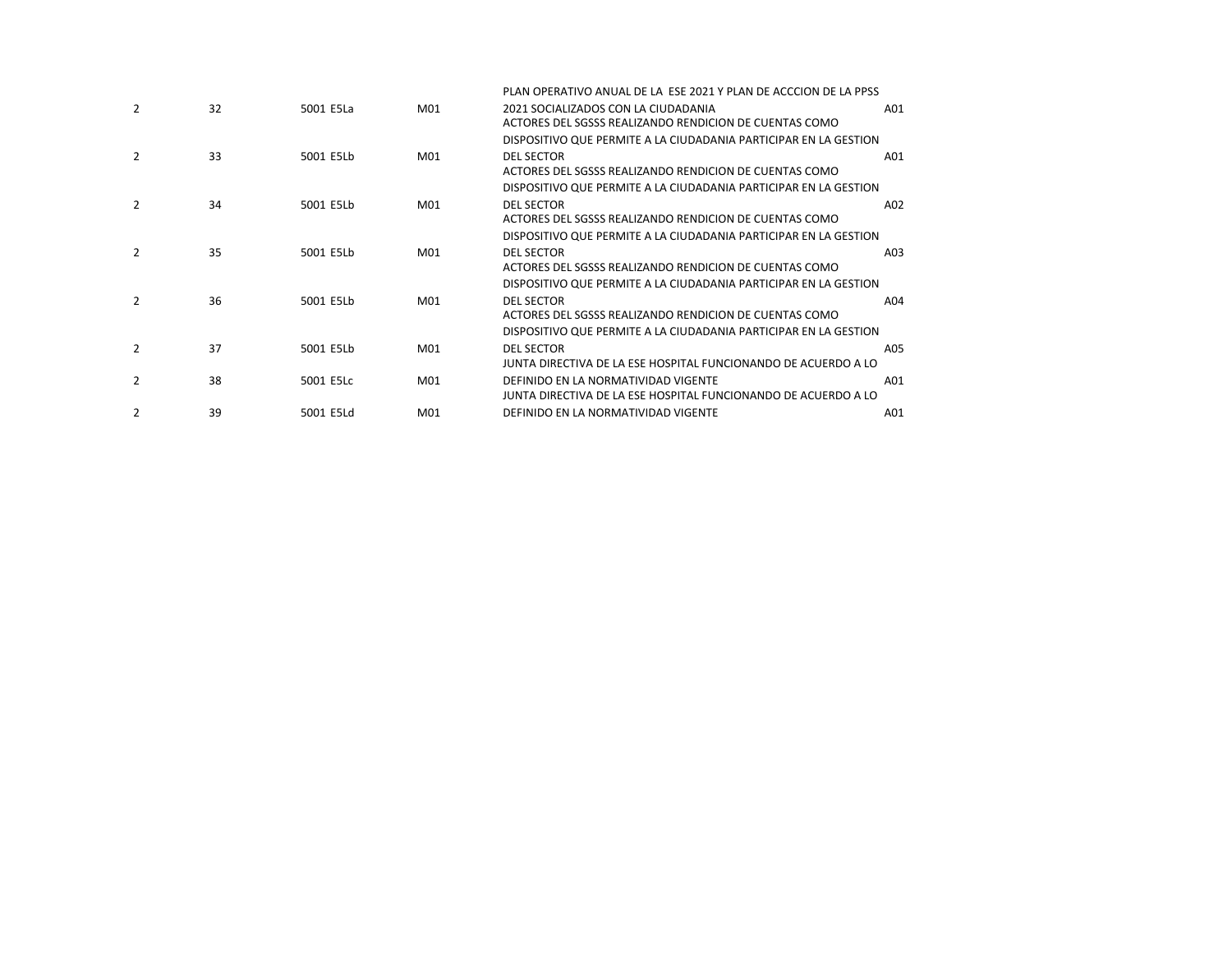| DESCRIPCION DE LA ACTIVIDAD PROGRAMADA                                                                                                                                | <b>EXPRESION</b><br><b>NUMERICA</b><br><b>DE LA</b><br><b>ACTIVIDAD</b> | <b>CODIGO DE LA</b><br><b>POBLACION</b><br>OBJETIVO,<br><b>UNA LINEA</b><br><b>POR</b> | <b>FECHA DE</b><br><b>INICIO</b> | <b>FECHA DE</b><br><b>TERMINACION</b> | <b>RECURSOS</b><br><b>PROGRAMAD</b><br><b>OS PARA LA</b><br><b>ACTIVIDAD</b> |
|-----------------------------------------------------------------------------------------------------------------------------------------------------------------------|-------------------------------------------------------------------------|----------------------------------------------------------------------------------------|----------------------------------|---------------------------------------|------------------------------------------------------------------------------|
| CARGUE DE SEGUIMIENTO DE EJECUSION DEL PLAN DE ACCION PPSS                                                                                                            |                                                                         |                                                                                        |                                  |                                       |                                                                              |
| 2020 EN LA PLATA FORMA PISIS                                                                                                                                          | $\mathbf{1}$                                                            | 26                                                                                     | 01/01/2021                       | 31/12/2021                            | $\Omega$                                                                     |
| FORMULACION Y CARGUE DE PORGRAMACION PPSS 2021 EN LA<br>PLATAFORMA PISIS                                                                                              | $\mathbf{1}$                                                            | 26                                                                                     | 01/01/2021                       | 30/04/2021                            | $\mathbf 0$                                                                  |
| INCLUSION DEL PLAN DE ACCION DE LA PPSS EN EL PLAN OPERATIVO<br>ANUAL 2021 DE LA ESE                                                                                  | $\mathbf{1}$                                                            | 26                                                                                     | 01/01/2021                       | 31/12/2021                            | 0                                                                            |
| DEFINICION DEL RECURSO HUMANO PARA LA VIGENCIA ACTUAL                                                                                                                 |                                                                         |                                                                                        |                                  |                                       |                                                                              |
| DEDICADO AL DESARROLLO DE LA PPSS                                                                                                                                     | 12                                                                      | 26                                                                                     | 01/01/2021                       | 31/12/2021                            | 36112024                                                                     |
| SOCIALIZAR LA BASE LEGAL DE LA PPSS LEY 1751 Y LEY 1757 DE 2015<br>MEDIANTE LA OFICINA DE COMUNICACIONES<br>SOCIALIZAR CON EL PERSONAL DE LA IPS LA PPSS Y EL PLAN DE | $\mathbf{1}$                                                            | $\mathbf{1}$                                                                           | 01/01/2021                       | 31/12/2021                            | $\mathbf 0$                                                                  |
| ACCION VIGENCIA 2021 CON APOYO DEL AREA DE                                                                                                                            |                                                                         |                                                                                        |                                  |                                       |                                                                              |
| <b>COMUNICACIONES</b>                                                                                                                                                 | $\mathbf{1}$                                                            | $\mathbf{1}$                                                                           | 01/01/2021                       | 31/12/2021                            | 0                                                                            |
| COORDINACION CON DLS Y EAPB PRESENTES EN EL MUNICIPIO                                                                                                                 |                                                                         |                                                                                        |                                  |                                       |                                                                              |
| PERSONERIA Y OTRAS INSTITUCIONES O DEPENDENCIAS PARA                                                                                                                  |                                                                         |                                                                                        |                                  |                                       |                                                                              |
| FORMACION DE LA COMUNIDAD<br>PPSS FORMALIZADA A TRAVES DE ACTO ADMINISTRATIVO O                                                                                       | 3                                                                       | 25                                                                                     | 01/01/2021                       | 31/12/2021                            | 0                                                                            |
| DOCUMENTO OFICIAL                                                                                                                                                     | 1                                                                       | 26                                                                                     | 01/01/2021                       | 31/12/2021                            | 0                                                                            |
| INFORMES DE SEGUIMIENTO A LA IMPLEMENTACION DE LA PPSS<br>2021 DE LA IPS CON CORTE SEMESTRAL Y ANUAL                                                                  | 2                                                                       | $\mathbf{1}$                                                                           | 01/01/2021                       | 31/12/2021                            | 0                                                                            |
| CONVOCATORIA A LAS ORGANIZACIONES DE LOS GRUPOS DE                                                                                                                    |                                                                         |                                                                                        |                                  |                                       |                                                                              |
| ENFOQUE DIFERENCIAL PRESENTES EN EL MUNICIPIO PARA SU                                                                                                                 |                                                                         |                                                                                        |                                  |                                       |                                                                              |
| PARTICIPACION EN LA ASOCIACION DE USUARIOS<br>TALLER EN LEYES ESTATUTARIAS DE SALUD Y PARTICIPACION SISBEN                                                            | 3                                                                       | 26                                                                                     | 01/01/2021                       | 31/12/2021                            | $\Omega$                                                                     |
| IV PPNA Y ASEGURAMIENTO EN SALUD PLANES DE BENEFICIO                                                                                                                  |                                                                         |                                                                                        |                                  |                                       |                                                                              |
| DIRIGIDO A ASOCIACIONES DE USUARIOS VEEDURIAS COPACO                                                                                                                  |                                                                         |                                                                                        |                                  |                                       |                                                                              |
| <b>CMSSS Y FUNCIONARIOS</b><br>JORNADA DE RECONOCIMIENTO INSTITUCIONAL DIRIGIDA A LOS                                                                                 | $\mathbf{1}$                                                            | 25                                                                                     | 01/01/2021                       | 31/12/2021                            | $\Omega$                                                                     |
| INTEGRANTES DE LA ASOCIACION DE USUARIOS<br>EXPEDICION DE CERTIFICADOS O CONSTANCIAS DE LA                                                                            | $\mathbf{1}$                                                            | 4                                                                                      | 01/01/2021                       | 31/12/2021                            | $\Omega$                                                                     |
| PARTICIPACION ENTREGADA A PARTICIPANTES DE LA ESTRATEGIA DE                                                                                                           |                                                                         |                                                                                        |                                  |                                       |                                                                              |
| <b>PARTICIPACION</b><br>TALLER BASICO DE LAS TIC USO DE REDES SOCIALES PARA EL                                                                                        | 20                                                                      | 25                                                                                     | 01/01/2021                       | 31/12/2021                            | $\Omega$                                                                     |
| FORTALECIMIENTO DE LA COMUNICACION EN ORGANIZACIONES                                                                                                                  |                                                                         |                                                                                        |                                  |                                       |                                                                              |
| SOCIALES PARA ASOCIACIONES DE USUARIOS COPACO VEEDURIAS                                                                                                               |                                                                         |                                                                                        |                                  |                                       |                                                                              |
| <b>CMSSS Y FUNCIONARIOS</b>                                                                                                                                           | $\mathbf{1}$                                                            | 25                                                                                     | 01/01/2021                       | 31/12/2021                            | 0                                                                            |
| ASOCIACION DE USUARIOS PARTICIPANDO EN MEDIOS DE                                                                                                                      |                                                                         |                                                                                        |                                  |                                       |                                                                              |
| COMUNICACION DE LA LOCALIDAD                                                                                                                                          | $\overline{2}$                                                          | 4                                                                                      | 01/01/2021                       | 31/12/2021                            | $\Omega$                                                                     |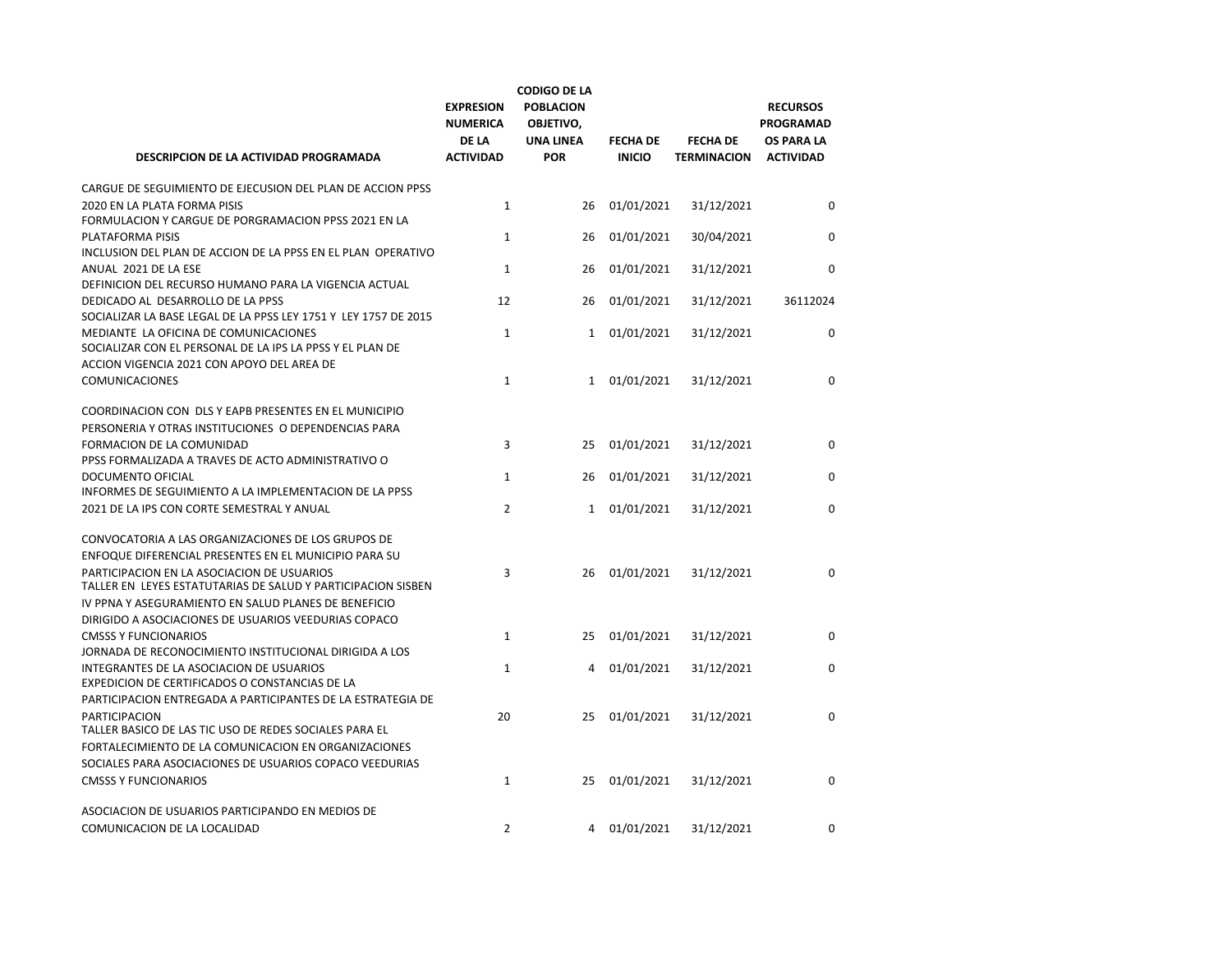| ELABORAR BASE DE DATOS Y ACTUALIZACION PERMANENTE POR                                                                  |                |                           |            |             |  |
|------------------------------------------------------------------------------------------------------------------------|----------------|---------------------------|------------|-------------|--|
| ESPACIO DE PARTICIPACION EN SALUD INDENTIFICANDO SUS                                                                   |                |                           |            |             |  |
| INTEGRANTES Y PERIODOS DE REPRESENTACION SEGUN EL ESPACIO                                                              | $\overline{4}$ | 26 2021-01-01-            | 31/12/2021 | $\mathbf 0$ |  |
| ASAMBLEA DE CONFORMACION O REACTIVACION Y ORDINARIAS O                                                                 |                |                           |            |             |  |
| EXTRAORDINARIOS DE LA ASOCIACION DE ACUERDO A ESTATUTOS                                                                | $\overline{2}$ | 01/01/2021<br>4           | 31/12/2021 | $\mathbf 0$ |  |
| REUNIONES PERIODICAS DE JUNTA DIRECTIVA O COMITE                                                                       |                |                           |            |             |  |
| COORDINADOR DE LA ASOCIACION DE USUARIOS DE LA IPS DE                                                                  |                |                           |            |             |  |
| <b>ACUERDO A LOS ESTATUTOS</b>                                                                                         | 10             | 01/01/2021<br>4           | 31/12/2021 | $\Omega$    |  |
| REALIZAR REPORTE DE CONFORMACION Y ACTUALIZACION DE LA                                                                 |                |                           |            |             |  |
| ASOCIACION DE USUARIOS EN EL NRVCC EN ARCHIVO TIPO GT004                                                               |                |                           |            |             |  |
| CIRCULAR 002 DE 2020 SUPERSALUD                                                                                        | 1              | 01/01/2021<br>26          | 31/12/2021 | 0           |  |
| PUBLICACION DE ACTOS DE CONFORMACION Y FUNCIONAMIENTO                                                                  |                |                           |            |             |  |
| EN LA PAGINA WEB INSTITUCIONAL DE LA ASOCIACION DE USUARIOS                                                            |                |                           |            |             |  |
| DE ACUERDO AL CAP 2 DE LA CIRCULAR 008 DE 2018 SUPERSALUD<br>REUNIONES DE LA ASOCIACION DE USUARIOS DE LA ESE HOSPITAL | $\mathbf{1}$   | 25 2021-01-01-            | 31/12/2021 | $\mathbf 0$ |  |
| CON LOS USUARIOS DE LA IPS NO INTEGRANTES DE LA ASOCIACION                                                             |                |                           |            |             |  |
| PARA MANTENERLOS INFORMADOS SOBRE SU DESEMPENO Y                                                                       |                |                           |            |             |  |
| <b>ACCESO A SERVICIOS</b>                                                                                              | 4              | 25<br>01/01/2021          | 31/12/2021 | 0           |  |
| REVISION PERMANENTE DEL PERIODO DE SUS INTEGRANTES Y SU                                                                |                |                           |            |             |  |
| CONVOCARIA RESPECTIVA                                                                                                  | $\overline{2}$ | 01/01/2021<br>$7^{\circ}$ | 31/12/2021 | $\Omega$    |  |
| REUNIONES MENSUALES DEL COMITE DE ETICA DE LA IPS                                                                      | 12             | 01/01/2021<br>7           | 31/12/2021 | 0           |  |
| REUNION PERIODICA DEL COPACO CON PARTICIPACION DE LA                                                                   |                |                           |            |             |  |
| <b>GERENCIA DE LA ESE HOSPITAL</b>                                                                                     | $\overline{2}$ | 01/01/2021<br>3           | 31/12/2021 | 0           |  |
| REALIZAR ACCIONES DE PROMOCION Y PREVENCION DEL SARS COV 2                                                             |                |                           |            |             |  |
| A TRAVES DE LOS CANALES FISICOS Y DIGITALES HABILITADOS EN LA                                                          |                |                           |            |             |  |
| <b>INSTITUCION</b>                                                                                                     | $\overline{2}$ | 01/01/2021<br>25          | 31/12/2021 | 32000000    |  |
| TALLER SOBRE TEMAS DE SALUD PUBLICA CON ENFOQUE                                                                        |                |                           |            |             |  |
| DIFERENCIAL Y DE GENERO PIC DIRIGIDO A ASOCIACIONES DE                                                                 |                |                           |            |             |  |
| USUARIOS VEEDURIAS COPACO CMSSS Y FUNCIONARIOS<br>TALLER SOBRE PLAN DE DESARROLLO PLANEACION EN SALUD PDSP Y           | $\mathbf{1}$   | 25<br>01/01/2021          | 31/12/2021 | $\mathbf 0$ |  |
|                                                                                                                        |                |                           |            |             |  |
| PLAN SALUD TERRITORIAL DIRIGIDO A INTEGRANTES DE                                                                       |                |                           |            |             |  |
| ASOCIACIONES DE USUARIOS VEEDURIAS COPACO CMSSS Y                                                                      |                |                           |            |             |  |
| <b>FUNCIONARIOS</b><br>ACTUALIZACION CON INFORMACION DE INTERES PARA LA                                                | $\mathbf{1}$   | 01/01/2021<br>25          | 31/12/2021 | 0           |  |
| CIUDADANIA EN LAS CARTELERAS HABILITADAS EN LA WEB                                                                     |                |                           |            |             |  |
| INSTITUCIONAL FACEBOOK U OTRAS REDES SOCIALES                                                                          | $\overline{2}$ |                           |            | 0           |  |
| HABILITAR PAGINA WEB BUZON TELEFONO Y COMUNICACIONES                                                                   |                | 25<br>01/01/2021          | 31/12/2021 |             |  |
| RADICADAS PARA PORS                                                                                                    | 4              | 25<br>01/01/2021          | 31/12/2021 | $\Omega$    |  |
| APLICAR ENCUESTAS DE SATISFACCION Y ELABORACION DE                                                                     |                |                           |            |             |  |
| INFORMES PERIODICOS CON ANALISIS DE RESULTADOS Y PLANES DE                                                             |                |                           |            |             |  |
| <b>MEJORA</b>                                                                                                          | 4              | 01/01/2021<br>25          | 31/12/2021 | $\mathbf 0$ |  |
| TALLERES SOBRE CONTROL SOCIAL Y VEEDURIA LEY 850 DE 2003                                                               |                |                           |            |             |  |
| CONTROL SOCIAL EN SALUD DIRIGIDO A ASOCIACIONES DE                                                                     |                |                           |            |             |  |
| USUARIOS VEEDURIAS COPACO CMSSS Y FUNCIONARIOS                                                                         | 1              | 01/01/2021<br>25          | 31/12/2021 | 0           |  |
|                                                                                                                        |                |                           |            |             |  |